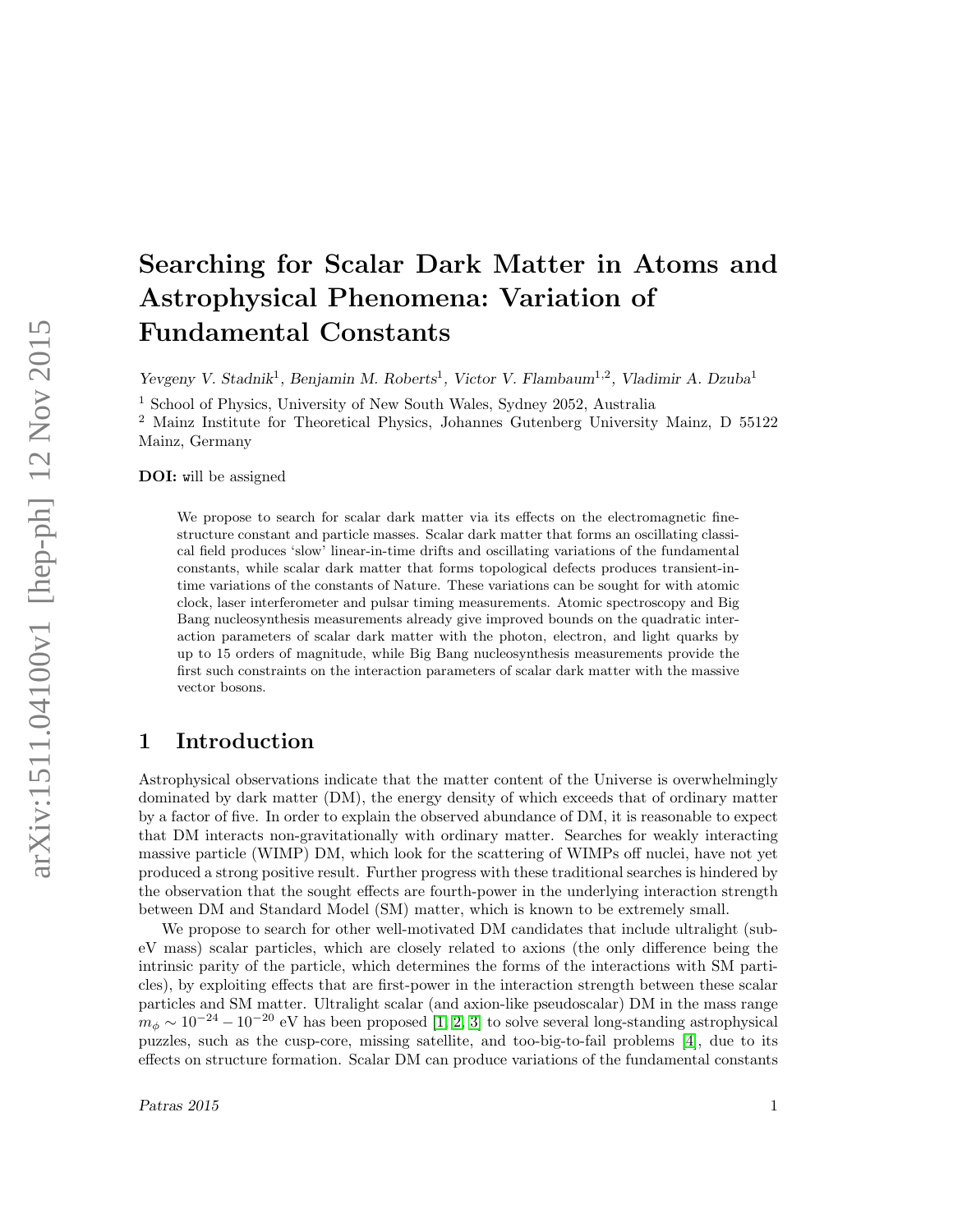of Nature, which leave distinctive signatures in atomic clock, laser interferometer and pulsar timing observables. The phenomenally high level of precision already attainable in measurements performed with these systems provides strong motivation to utilise them in searches for scalar DM.

#### 2 Scalar dark matter

Scalar (as well as axion-like pseudoscalar) DM may interact quadratically with SM matter as follows:

<span id="page-1-0"></span>
$$
\mathcal{L}_{\text{int}} = \frac{\phi^2}{(\Lambda'_{\gamma})^2} \frac{F_{\mu\nu} F^{\mu\nu}}{4} - \sum_f \frac{\phi^2}{(\Lambda'_f)^2} m_f \bar{f} f + \sum_V \frac{\phi^2}{(\Lambda'_V)^2} \frac{M_V^2}{2} V_{\nu} V^{\nu},\tag{1}
$$

where the first term represents the coupling of the scalar field to the electromagnetic field tensor  $F$ , the second term represents the coupling of the scalar field to the fermion bilinears  $ff$ , while the third term represents the coupling of the scalar field to the massive vector boson wavefunctions. The  $\Lambda'_X$  that appear in Eq. [\(1\)](#page-1-0) are moderately large energy scales that are constrained from stellar energy-loss arguments:  $\Lambda'_{\gamma} \gtrsim 3 \times 10^3$  GeV,  $\Lambda'_{p} \gtrsim 15 \times 10^3$  GeV,  $\Lambda'_e \gtrsim 3 \times 10^3$  GeV, which are stronger than bounds from fifth-force searches:  $\Lambda'_p \gtrsim 2 \times 10^3$  GeV (note that a fifth force due to the quadratic couplings in Eq. [\(1\)](#page-1-0) arises in the leading order through the exchange of a pair of  $\phi$ -quanta between two fermions, which generates a less efficient  $V(r) \simeq -m_f^2/64\pi^3(\Lambda_f')^4 \cdot 1/r^3$  attractive potential, instead of the usual Yukawa potential in the case of linear-in- $\phi$  couplings) [\[5\]](#page-3-4).

The couplings in Eq. [\(1\)](#page-1-0) alter the electromagnetic fine-structure constant  $\alpha$  and particle masses as follows:

$$
\alpha \to \frac{\alpha}{1 - \phi^2 / (\Lambda_\gamma')^2} \simeq \alpha \left[ 1 + \frac{\phi^2}{(\Lambda_\gamma')^2} \right], \quad \frac{\delta m_f}{m_f} = \frac{\phi^2}{(\Lambda_f')^2}, \quad \frac{\delta (M_V^2)}{M_V^2} = \frac{\phi^2}{(\Lambda_V')^2}.
$$
 (2)

In the simplest case, in which scalar DM is produced non-thermally and forms a coherently oscillating classical field,  $\phi(t) \simeq \phi_0 \cos(m_\phi t)$ , which survives to the present day if the scalar particles are sufficiently light and weakly interacting, scalar DM that interacts with SM matter via Eq. [\(1\)](#page-1-0) produces both 'slow' linear-in-time drifts and oscillating variations of  $\alpha$  and the particle masses [\[6\]](#page-3-5). Apart from the coherently oscillating classical fields that ultralight scalar DM can form, ultralight scalar DM may also form topological defects (TDs), which arise from the stabilisation of the scalar field under a suitable self-potential [\[7\]](#page-3-6). In this case, TDs instead produce transient-in-time variations of  $\alpha$  and the particle masses as a defect temporarily passes through some region of space [\[8,](#page-3-7) [9\]](#page-3-8).

BBN constraints. — Astrophysical observations can be used to constrain the interactions of scalar DM with SM matter that appear in Eq. [\(1\)](#page-1-0). Since the energy density of a non-relativistic oscillating scalar field scales as  $\rho_{\text{scalar}} \propto (1+z)^3$ , the strongest astrophysical constraints on the parameters in Eq. [\(1\)](#page-1-0) come from the earliest observationally tested epoch of the Universe, namely Big Bang nucleosynthesis (BBN). The interactions between scalar DM and SM matter need to be sufficiently weak (see Fig. [1](#page-2-0) for the case of the quadratic interaction of  $\phi$  with the photon) to be consistent with the measured and predicted (within the SM) primordial <sup>4</sup>He abundance [\[6\]](#page-3-5).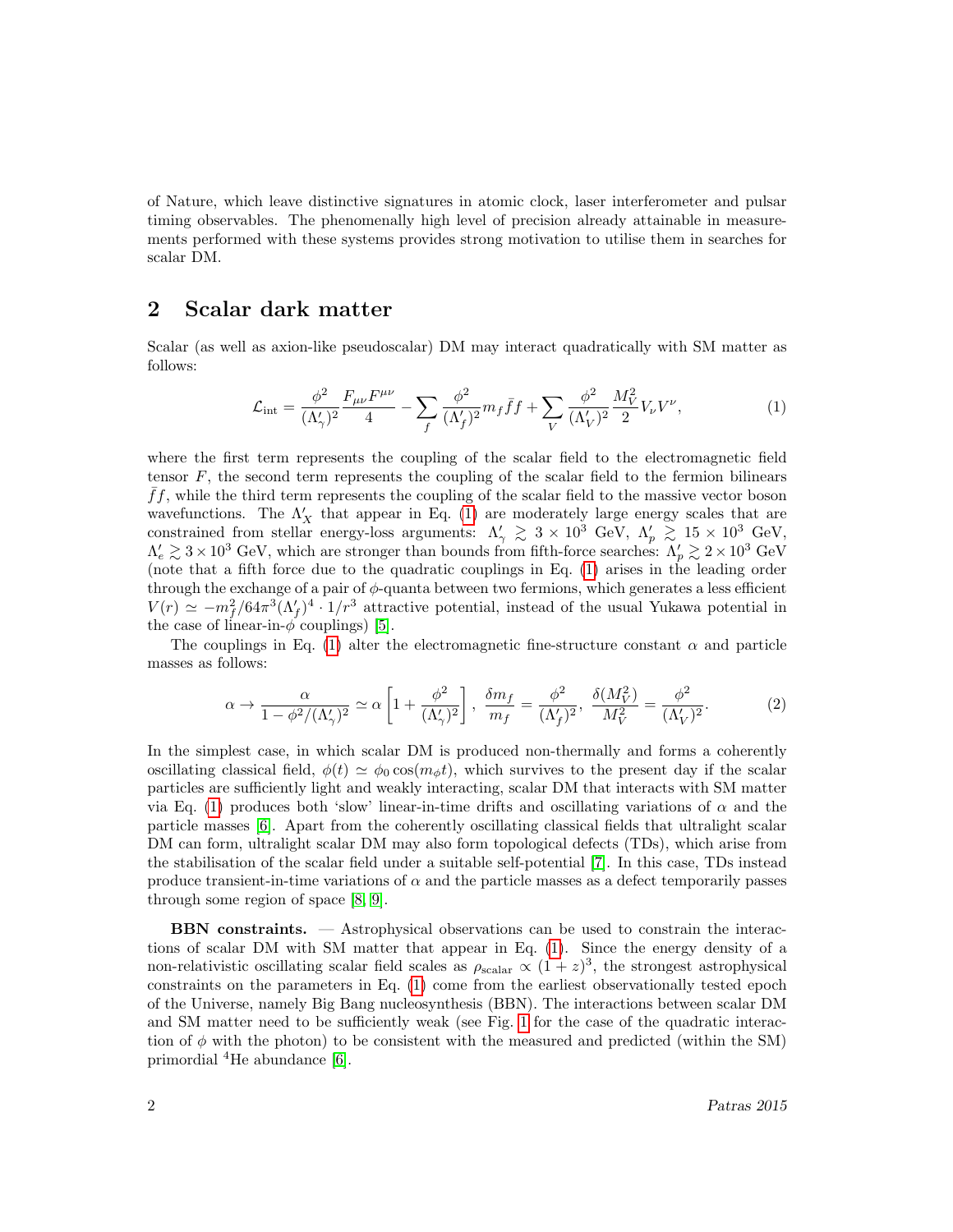**Pulsar timing searches.**  $\sim$  Astrophysical measurements can also be used to directly search for scalar DM. In particular, pulsar timing measurements can be used to search for transient-in-time variations of the neutron mass induced by TDs [\[9\]](#page-3-8). A pulsar is a highly magnetised neutron star, which emits electromagnetic radiation and rotates with (usually a very stable) period ranging from  $T \approx 1$  ms  $-10$  s. Assuming that the angular momentum of a pulsar is conserved upon the passage of a defect through a pulsar, then its frequency of rotation would change as follows:  $\delta\omega(t)/\omega \simeq -\delta m_n(t)/\delta m_n$ . For sufficiently non-adiabatic passage of a defect through a pulsar, the defect may potentially trigger a 'pulsar glitch' event (which have already been observed, but the exact origin of which is still disputed [\[10\]](#page-3-9)) by triggering vortex unpinning or crustal fracture, in which the source of angular momentum required for the glitch event is provided by the pulsar itself [\[11\]](#page-3-10).



<span id="page-2-0"></span>Figure 1: Region of scalar dark matter parameter space ruled out for the quadratic interaction of a scalar field  $\phi$  with the photon. Region below yellow line corresponds to constraints from CMB measurements [\[6\]](#page-3-5). Region below blue line corresponds to constraints from comparison of measurements and SM predictions of the primordial <sup>4</sup>He abundance [\[6\]](#page-3-5). Region below red line corresponds to constraints from atomic dysprosium spectroscopy measurements [\[6\]](#page-3-5). Region below black line corresponds to constraints from supernova energy loss bounds and fifth-force experimental searches [\[5\]](#page-3-4).

Laboratory clock searches. — Transition frequencies in atomic, molecular and nuclear systems depend on the values of the fundamental constants and particle masses. Thus, comparing the ratio of two different transition frequencies,  $\omega_1/\omega_2$ , in such systems provides a method of searching for the oscillating-in-time and transient-in-time variations of the fundamental constants produced by scalar DM (see the reviews [\[12,](#page-3-11) [13\]](#page-3-12) for summaries of the possible systems). The first laboratory search for oscillating-in-time variation of the electromagnetic fine-structure constant has recently been performed in atomic dysprosium [\[14\]](#page-3-13), and the results have been used to place stringent constraints on the parameter  $\Lambda'_{\gamma}$  (Fig. [1\)](#page-2-0) [\[6\]](#page-3-5).

Laboratory laser interferometry searches. — Laser and maser interferometers may also be used to search for the oscillating-in-time and transient-in-time variations of the fun